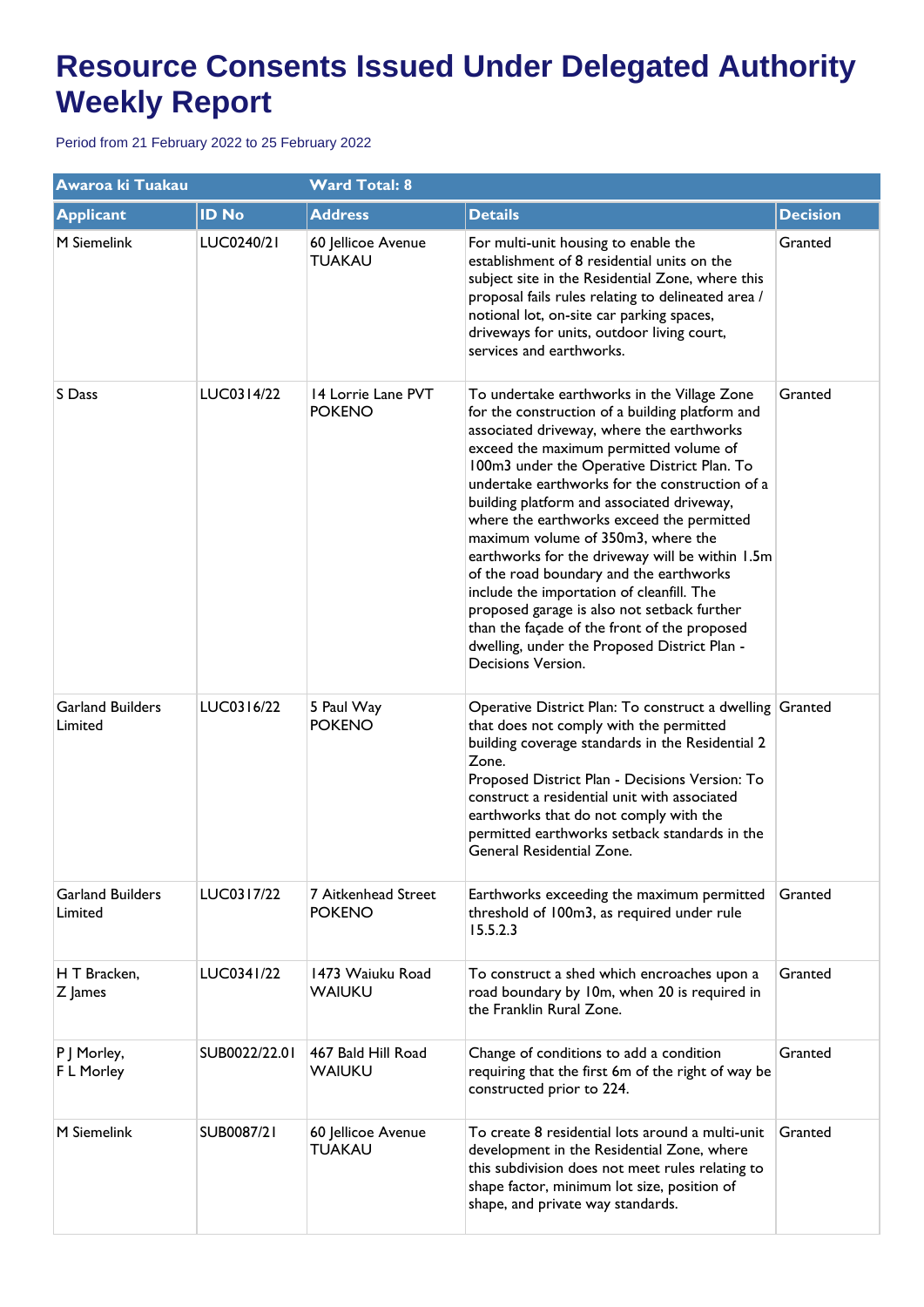| 164 Bollard Limited | SUB0155/22 | 164 Bollard Road<br><b>TUAKAU</b> | Operative District Plan: Three lot subdivision<br>on Lot 11 of subdivision consent SUB0111/21 in<br>the Industrial Zone, including the construction<br>of one wastewater pipe to vest.<br>Proposed District Plan: Three Lot subdivision<br>on Lot II of subdivision consent SUB0111/21 in<br>the $GIZ - General$ Industrial Zone. | Granted |
|---------------------|------------|-----------------------------------|-----------------------------------------------------------------------------------------------------------------------------------------------------------------------------------------------------------------------------------------------------------------------------------------------------------------------------------|---------|
|                     |            |                                   |                                                                                                                                                                                                                                                                                                                                   |         |

| <b>Eureka</b>                                                              |              | <b>Ward Total: I</b>                           |                                                                                                                                                                                                                                                                                                                                                                                                                                                                                                                                                                                                                                                                   |                 |
|----------------------------------------------------------------------------|--------------|------------------------------------------------|-------------------------------------------------------------------------------------------------------------------------------------------------------------------------------------------------------------------------------------------------------------------------------------------------------------------------------------------------------------------------------------------------------------------------------------------------------------------------------------------------------------------------------------------------------------------------------------------------------------------------------------------------------------------|-----------------|
| <b>Applicant</b>                                                           | <b>ID No</b> | <b>Address</b>                                 | <b>Details</b>                                                                                                                                                                                                                                                                                                                                                                                                                                                                                                                                                                                                                                                    | <b>Decision</b> |
| H M Ferrier-Kerr,<br>A G Ferrier-Kerr.<br>  L Ferrier-Kerr,<br>R S Heycock | LUC0332/22   | 416 Scotsman Valley<br>Road<br><b>TAUWHARE</b> | Operative District Plan: To construct a<br>Dependent Person's Dwelling which will be<br>further than 20m from the main dwelling, will<br>not share an outdoor living court, has a garage<br>greater than 24m2, requires earthworks within<br>the Hauraki Gulf Catchment area, and where<br>the existing vehicle entranceway does not<br>comply with minimum separation and site<br>distances, within the Rural Zone.<br>Proposed District Plan: To construct a minor<br>residential unit which will be further than 100m<br>from the main residential unit, earthworks<br>within 1.5m of a boundary and cut depth<br>exceeding 3m, within the General Rural Zone. | Granted         |

| Hukanui - Waerenga          |              | <b>Ward Total: I</b>                   |                                                                                       |                 |  |
|-----------------------------|--------------|----------------------------------------|---------------------------------------------------------------------------------------|-----------------|--|
| Applicant                   | <b>ID No</b> | <b>Address</b>                         | <b>Details</b>                                                                        | <b>Decision</b> |  |
| Willow Glen 2021<br>Limited | LUC0352/22   | 934 Gordonton Road<br><b>GORDONTON</b> | Planning Certificate for a change of ownership<br>for the Sale of Liquor - On License | Approved        |  |

| <b>Huntly</b>                                          |                          | <b>Ward Total: 2</b>                                                     |                                                                                                                                                                                                                                                                                                                                                                                                                     |                    |
|--------------------------------------------------------|--------------------------|--------------------------------------------------------------------------|---------------------------------------------------------------------------------------------------------------------------------------------------------------------------------------------------------------------------------------------------------------------------------------------------------------------------------------------------------------------------------------------------------------------|--------------------|
| <b>Applicant</b>                                       | <b>ID No</b>             | <b>Address</b>                                                           | <b>Details</b>                                                                                                                                                                                                                                                                                                                                                                                                      | <b>Decision</b>    |
| R L McNamara,<br>J P McNamara<br>S L Hill,<br>M C Hill | LUC0333/22<br>LUC0339/22 | 27B James Road<br><b>HUNTLY</b><br>807 Te Ohaki Road<br><b>RANGIRIRI</b> | <b>Operative District Plan</b><br>To construct a Second Dwelling on the site.<br>Proposed District Plan<br>To construct a Minor Residential Unit which<br>will be situated further than 20m distance from<br>the Primary Dwelling on the site.<br>To construct a roof over an existing feed pad<br>that will exceed the gross floor area of a<br>building used for productive rural activities in<br>the Rural zone | Granted<br>Granted |
|                                                        |                          |                                                                          |                                                                                                                                                                                                                                                                                                                                                                                                                     |                    |
| <b>Newcastle</b>                                       |                          | <b>Ward Total: I</b>                                                     |                                                                                                                                                                                                                                                                                                                                                                                                                     |                    |
| <b>Applicant</b>                                       | <b>ID No</b>             | <b>Address</b>                                                           | <b>Details</b>                                                                                                                                                                                                                                                                                                                                                                                                      | <b>Decision</b>    |
| M J Lumsden                                            | LUC0240/22               | 14 Limmer Road<br>TE KOWHAI                                              | Operative District Plan: To construct two farm<br>sheds and to include a pump-shed and shipping<br>containers retrospectively for consent that co-<br>jointly exceeds building coverage requirements.                                                                                                                                                                                                               | Granted            |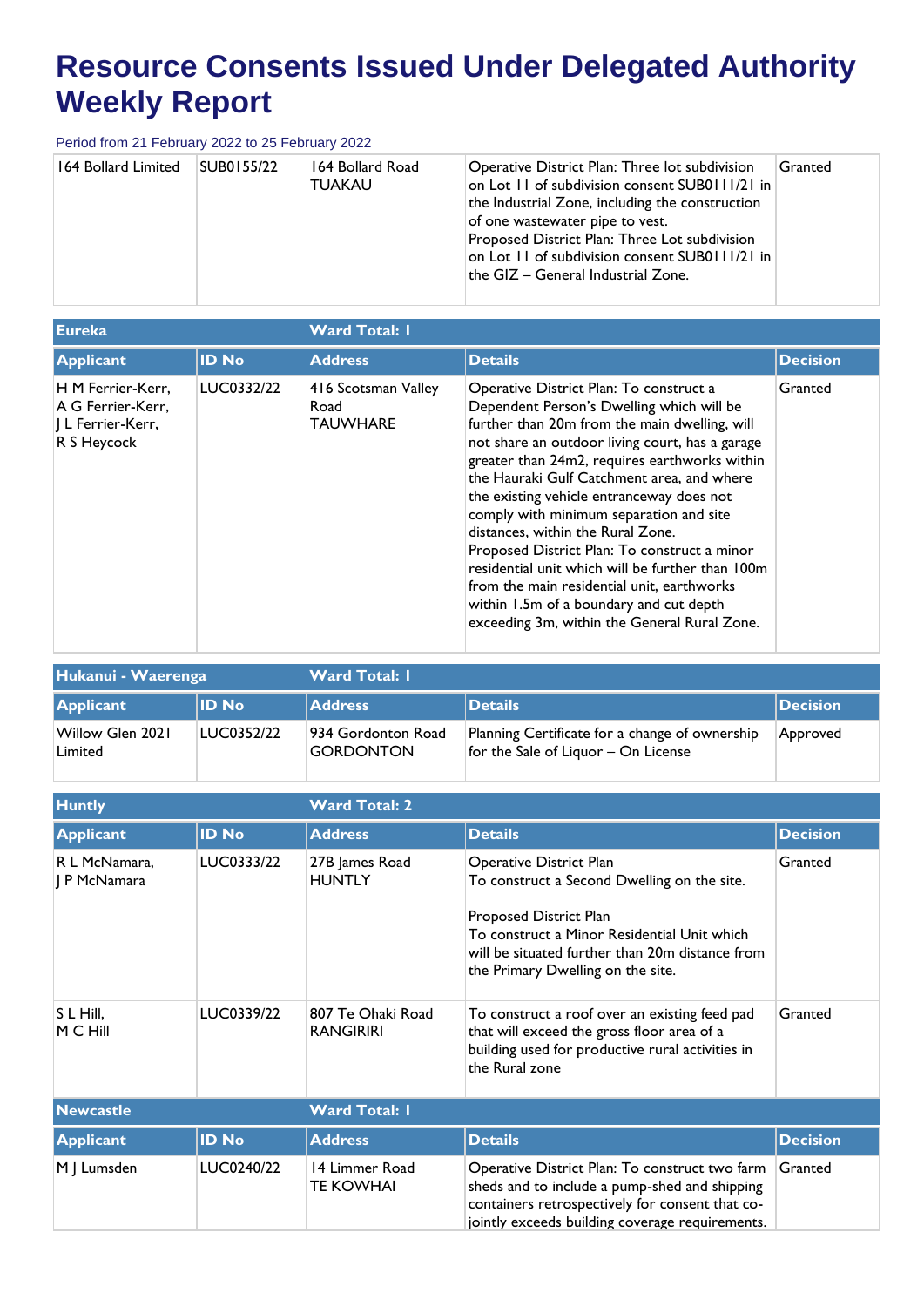| Retrospective consent to resite the shipping<br>containers is also required.<br>Proposed District Plan - Decisions Version: To<br>consent an existing entranceway that is unable<br>to meet sight and separation distances. |  |
|-----------------------------------------------------------------------------------------------------------------------------------------------------------------------------------------------------------------------------|--|
|-----------------------------------------------------------------------------------------------------------------------------------------------------------------------------------------------------------------------------|--|

| <b>Onewhero-Te Akau</b> |              | <b>Ward Total: I</b>                 |                                                                                                                                          |                  |  |  |
|-------------------------|--------------|--------------------------------------|------------------------------------------------------------------------------------------------------------------------------------------|------------------|--|--|
| Applicant               | <b>ID No</b> | <b>Address</b>                       | <b>Details</b>                                                                                                                           | <b>IDecision</b> |  |  |
| M Van Der Star          | SUB0189/22   | 1266 Churchill Road<br><b>TUAKAU</b> | Subdivision of one existing record of title into<br>two new allotments in the Rural Zone to split<br>off an existing commercial orchard. | Granted          |  |  |

| Raglan                               |              | <b>Ward Total: 3</b>            |                                                                                                                                                                                                                                                                                                                                                                                                                                                                                                                                                                 | <b>Decision</b><br>Granted |  |  |  |
|--------------------------------------|--------------|---------------------------------|-----------------------------------------------------------------------------------------------------------------------------------------------------------------------------------------------------------------------------------------------------------------------------------------------------------------------------------------------------------------------------------------------------------------------------------------------------------------------------------------------------------------------------------------------------------------|----------------------------|--|--|--|
| <b>Applicant</b>                     | <b>ID No</b> | <b>Address</b>                  | <b>Details</b>                                                                                                                                                                                                                                                                                                                                                                                                                                                                                                                                                  |                            |  |  |  |
| S Murray,<br>C E Lawrey,<br>C Wilson | LUC0357/22   | 299 Okete Road<br><b>OKETE</b>  | Land Use Consent application for the proposal<br>to construct a second 1-bedroom dwelling on<br>the subject site.                                                                                                                                                                                                                                                                                                                                                                                                                                               |                            |  |  |  |
| Coruba Holdings<br>Limited           | LUC0374/22   | 20 East Street<br><b>RAGLAN</b> | Land Use: To reduce the building setback from<br>a water body and earthworks encroaching<br>boundary and open stormwater drain setbacks,<br>within the General Residential Zone.                                                                                                                                                                                                                                                                                                                                                                                | Granted                    |  |  |  |
| Coruba Holdings<br>Limited           | SUB0128/22   | 20 East Street<br><b>RAGLAN</b> | Operative District Plan: To create three<br>additional allotments within the Living Zone,<br>where minimum vehicle entranceway separation<br>distance will not be complied with.<br>Proposed District Plan:<br>Subdivision: To create three additional<br>allotments within the General Residential Zone,<br>where building platforms will not comply with<br>all setbacks.<br>Land Use: To reduce the building setback from<br>a water body and earthworks encroaching<br>boundary and open stormwater drain setbacks,<br>within the General Residential Zone. | Granted                    |  |  |  |

| <b>Whangamarino</b>       |              | <b>Ward Total: 4</b>                     |                                                                                                                                                                                                                                                                                                                                                                                                                                                                                                                                                        |                 |
|---------------------------|--------------|------------------------------------------|--------------------------------------------------------------------------------------------------------------------------------------------------------------------------------------------------------------------------------------------------------------------------------------------------------------------------------------------------------------------------------------------------------------------------------------------------------------------------------------------------------------------------------------------------------|-----------------|
| <b>Applicant</b>          | <b>ID No</b> | <b>Address</b>                           | <b>Details</b>                                                                                                                                                                                                                                                                                                                                                                                                                                                                                                                                         | <b>Decision</b> |
| Urban Homes NZ<br>Limited | LUC0187/22   | 6 Muscat Place PVT<br><b>TE KAUWHATA</b> | <b>Consent Notice:</b><br>To Vary the consent notice consent notice as<br>so far as it relates to LOT 50<br>Land Use Consent:<br>Operative District Plan:<br>To construct a dwelling that exceeds building<br>coverage and impervious surfaces and will<br>infringe on the daylight admission along the<br>road boundary and is proposed to be located<br>within the side yard and rear boundary setback,<br>and to undertake earthworks in association<br>with the construction of the dwelling that will<br>exceed the permitted volume and area and | Granted         |